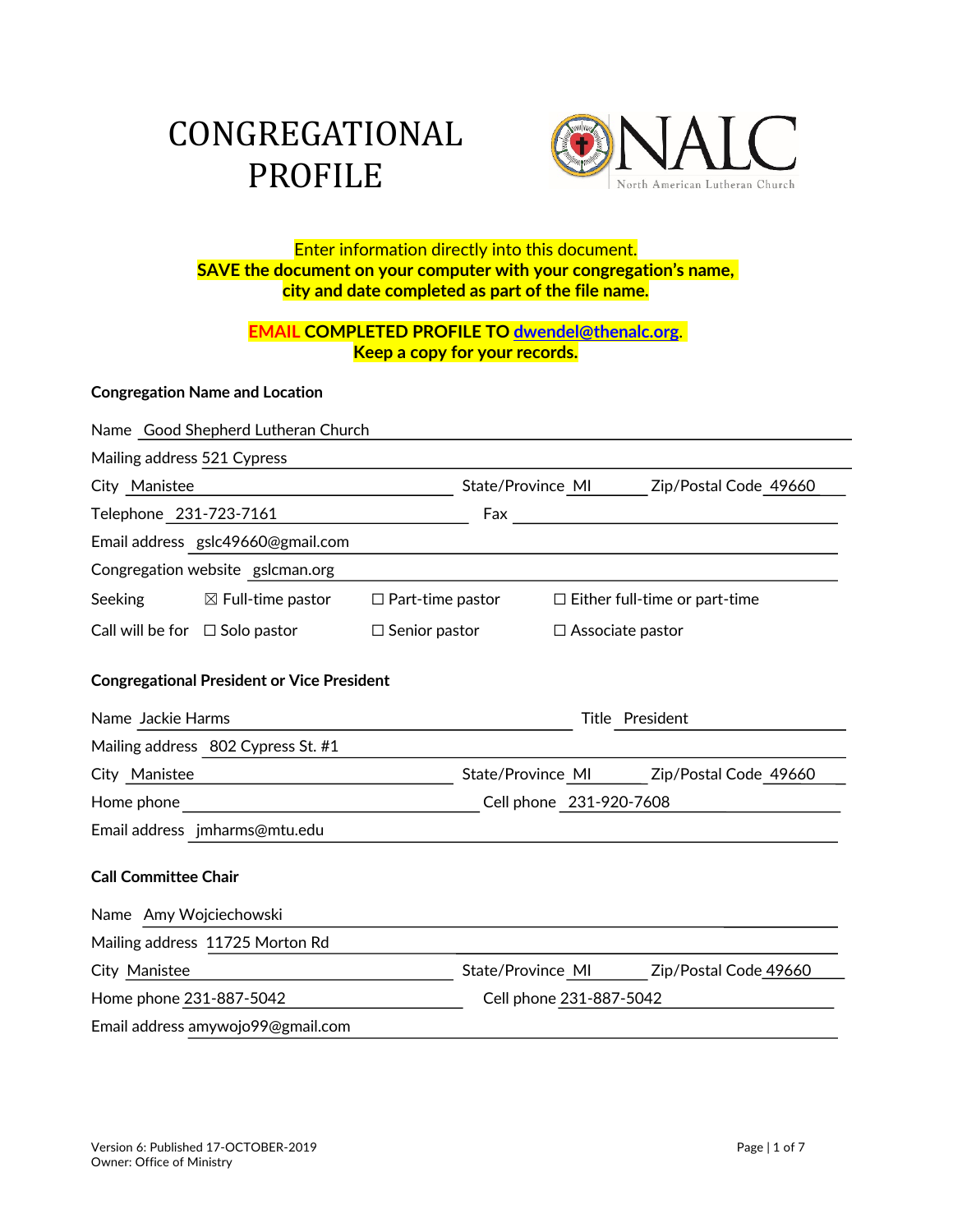#### **Congregational Demographics**

Number of **paid** staff (full- or part-time): Clergy 1 Lay professionals 3 Secretarial 1

Average worship attendance 80 avg between 2 services Average Sunday school attendance 0 due to COVID (possibly 20 children total from Infant - 18 years of age.)

#### **Indicate the type of community in which your congregation is located (is it small town, small city, suburban, large city, farming, industrial, etc.).**

Manistee Is a small town in Northwest Lower Michigan. Historically, it was a logging town, but now has a few major Industries and is a tourist destination during the summer. Manistee is a Christ friendly community.

#### **Describe the congregation's ethnic composition and age distribution.**

The active congregation is primarily older, but there are a few young families. Our ethnicity matches the region's, mostly Caucasian. In this post-covid environment, we are discovering a new normal as Sunday School, confirmation, youth group, and other pre-covid groups are re-forming.

#### **Does the congregation have a clear vision for mission — a clear and shared understanding of where God is leading you? If so, state it as succinctly as possible.**

#### No

#### **What are the primary goals of your congregation?**

- 1. Do the Lord's work
- 2. Community service and be active in the community
- 3. Remain faithful to our confessional Lutheran heritage
- 4. Seek to continue engaging youth in the life of the church
- 5. Deepen our understanding of being disciples of Jesus

#### **Describe your congregation's worship practice (liturgy, hymns, vestments, music, hymnals, and frequency of Holy Communion).**

Good Shepherd Lutheran Church worship services are liturgical. We offer a Saturday evening service with casual dress and contemporary music, but the framework of the service is still liturgical. Our Sunday morning service uses the ELW hymnal with full vestments and organ music with choir. Holy Communion is offered at all regular worship services each week.

#### **Describe your congregation's Christian education ministry.**

Prior to COVID we offered Sunday School (k-12), Adult Bible studies, confirmation classes and youth group.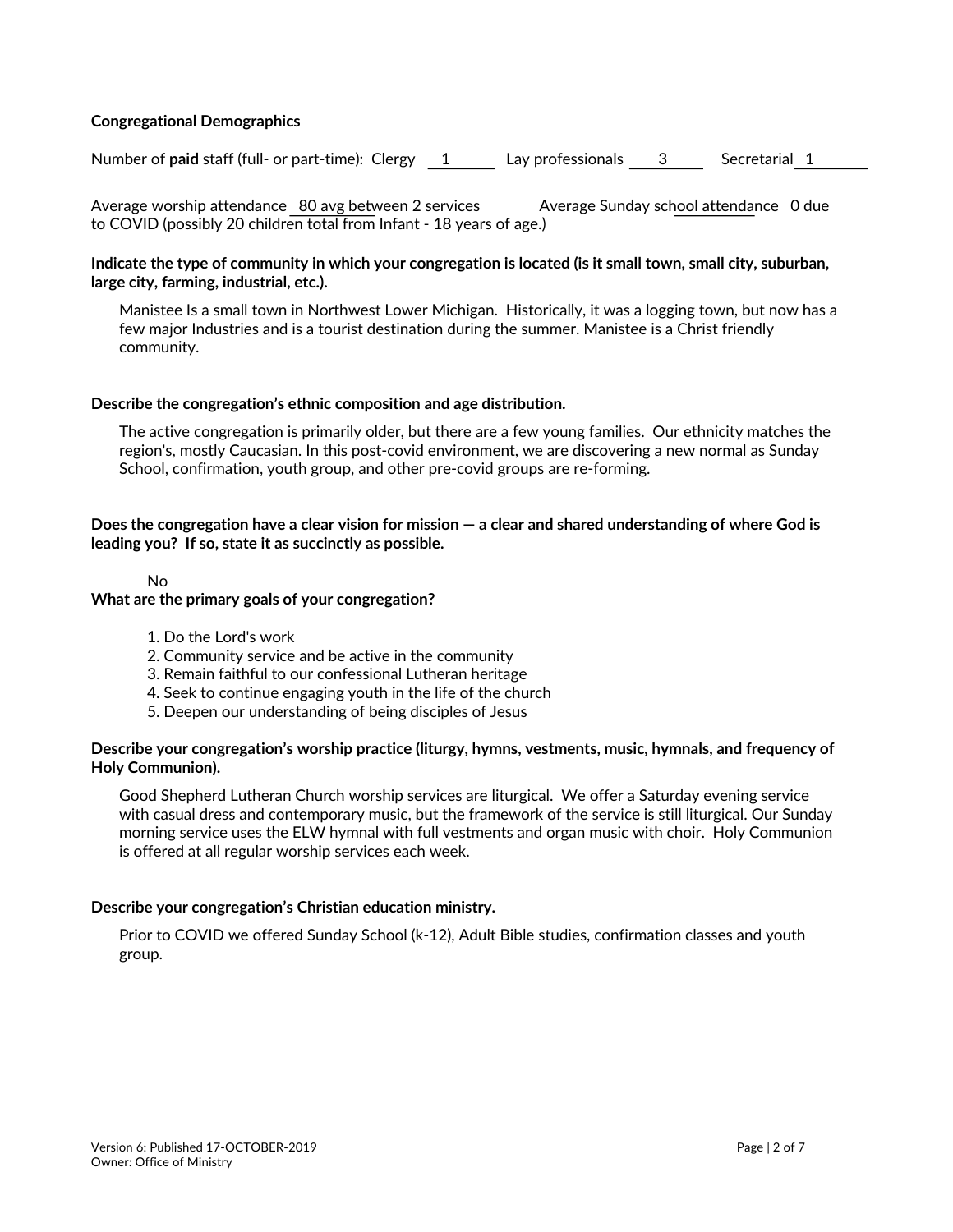#### **Describe the congregation's current activities for mission and outreach.**

Some examples include - The church financially supports tuition assistance for youth that attend Christian K-12 schools. Financial assistance Is provided to various, local service organizations (Echo His Love, Safe Harbor, etc.). Assistance at a local community table and providing shelter for homeless people one week per year have also taken place In pre-COVID times. We support NALC and the NALC Seminary, and have conducted "Team Jesus Noisy Offerings" for local and global causes.

**The NALC is committed to moving away from an institutional understanding of the Church, to the biblical commission to be a community of followers of Jesus who focus on being disciples and making disciples. Which best describes your congregation's understanding of this movement? [Type an X by the appropriate response]**

- \_\_\_ Totally unaware
- **X** Have heard about it
- **Example 20** Have been involved personally
- Some in the congregation are involved, some aren't
- **Congregation understands, is on-board and involved**

#### **List the** *Top Five Things* **your congregations hopes for in its next Pastor**

- 1. Biblically sound
- 2. Cares and loves us as a congregation and as individuals
- 3. Speaks from the heart/understands
- 4. Teaches us to be disciples
- 5. Led by the Holy Spirit

**What were the three most significant events in your congregation's history? Provide the years in which these events happened and why they are important to your congregation.**

Merging of the 3 churches Into Good Shepherd - 1969 Move from the ELCA to the NALC in 2011 **Struggles** 

**Has your congregation participated in the Congregational Workshop Preparatory to the Call Process? [Type an X by the appropriate response]**

 **Yes x No**

**What were the three most significant results of the workshop?**

- 1. We learned the value of communication through small groups intentionally formed with people of different generations and with differing viewpoints.
- 2. [enter text]
- 3. [enter text]

#### **Describe the nature and extent of any significant current or recent conflict in the congregation. Is this**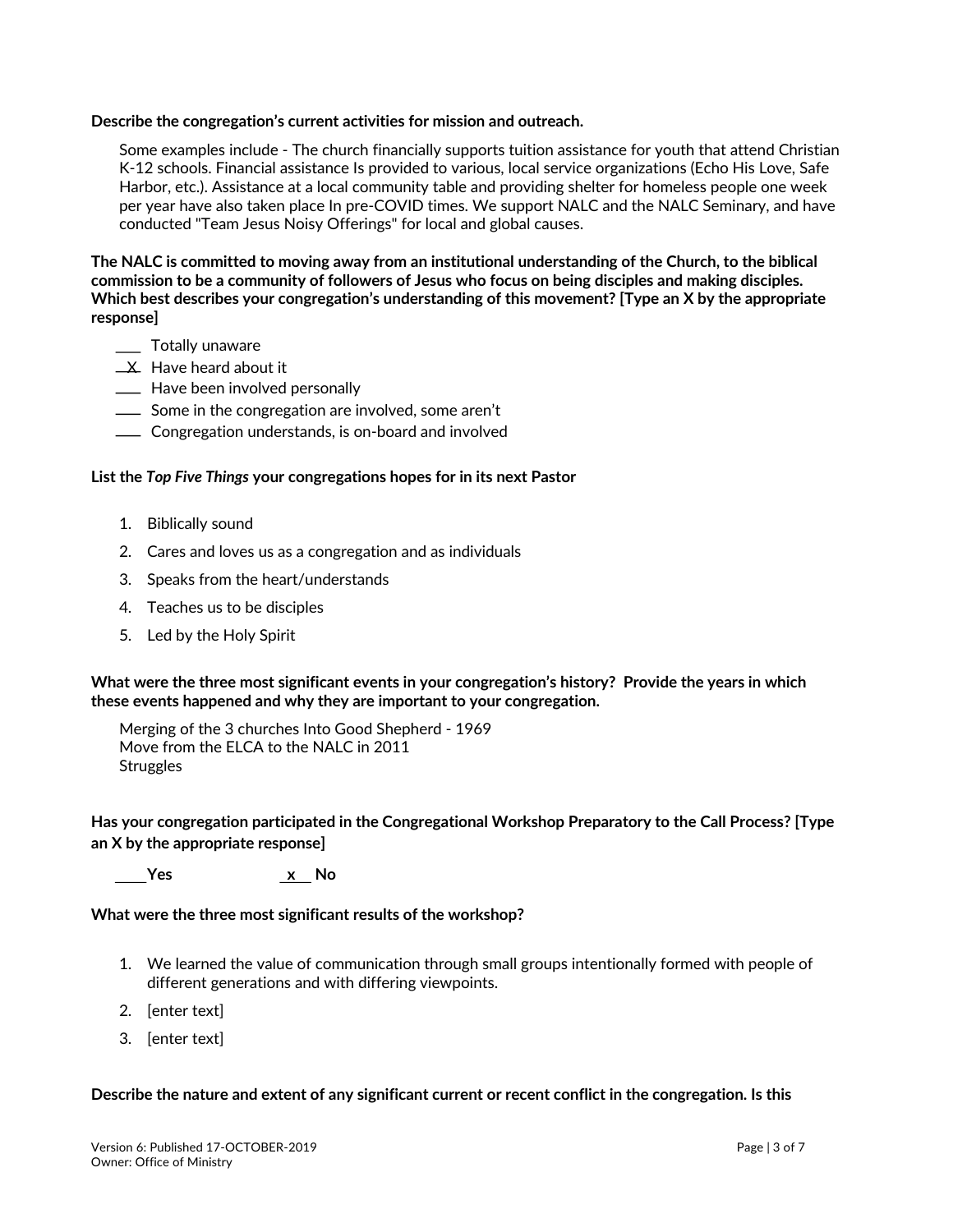#### **conflict resolved, or ongoing? If resolved, how was it resolved?**

We had a newly ordained pastor which created conflict. Following that, the interim pastor was called as our regular pastor. Both created conflict in the congregation. The interim, called pastor was called home amidst Covid and we followed with an intentional interim pastor. We have moved to being stable and reintroducing a "new" normal post conflict and post-covid. As we proceed, stability in regular worship life is returning and we are now at a place of peace to move forward. We are very hopeful for what the Lord intends for this congregation.

### **How does your congregation handle conflict/tension? Which of the following do you think best describes your congregation? [Type an X by the appropriate response]**

- $-2$  As a church, we respect and listen to each other and work things through without generating divisiveness.
- As a church, we try to respect and listen to each other, but it is not uncommon for differences of opinion to be a problem and for some people to choose sides. Some have left our church because of conflict.
- Conflict hurts our sense of unity, but we tend not to talk about it.
- Painful experience with conflict has been present, but it has been worked through, and we have learned from the experience.
- $-4$  We have had some painful experiences with conflict, and they linger in the background.
- Open conflict is present, and we need a minister who can help us deal with it.
- $-3$  Other (describe)...... we have been where we placed the number 1 and are applying where we have placed the number 2. We are seeking to work together for the good of the whole.

#### **What was the nature of the relationship between your last pastor and the congregation? Positive? Struggling? Cooperative? Tense?**

#### Positive

## **How did your council/congregational leaders work together with your last pastor? [Type an X by the appropriate response]**

- **X** Leadership is shared, with shared decision-making
- Pastor makes important decisions
- Council makes decisions with pastoral input
- Council makes decisions without pastoral input

#### **Is your pastor a member of council with: [Type an X by the appropriate response(s)]**

X Voice X Vote

#### **Congregational finances**

Total budget for last fiscal year: \$ 315,249

Benevolence to the North American Lutheran Church: \$ 12,000

Other benevolence: \$6,500

Total debt of the congregation: \$ 0

Total savings, reserves, and endowments: \$ 4,000,000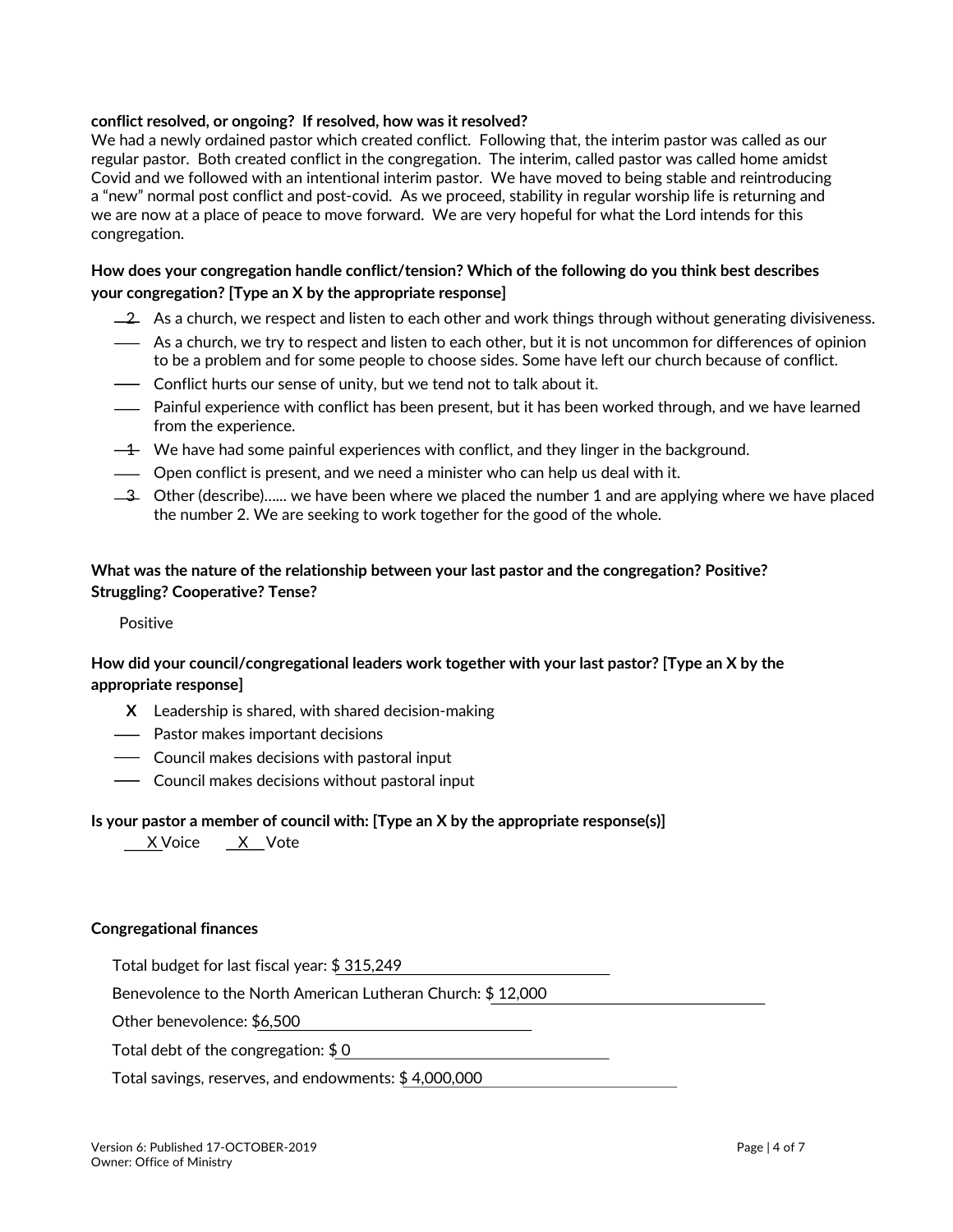#### **Compensation of Last Pastor**

Social security offset: \$4,000 Pension: \$7,500

Salary: \$ 38,000 Parsonage/housing allowance: \$26,000

<u> 1980 - Johann Barbara, martxa a</u>

Health Insurance: \$20,000 Macrobian Vacation: 4 weeks paid

Continuing education (time/funding): \$2,000

Travel reimbursement: \$3,000 car allowance and any business-related travel is covered

Other: with the contract of the contract of the contract of the contract of the contract of the contract of the contract of the contract of the contract of the contract of the contract of the contract of the contract of th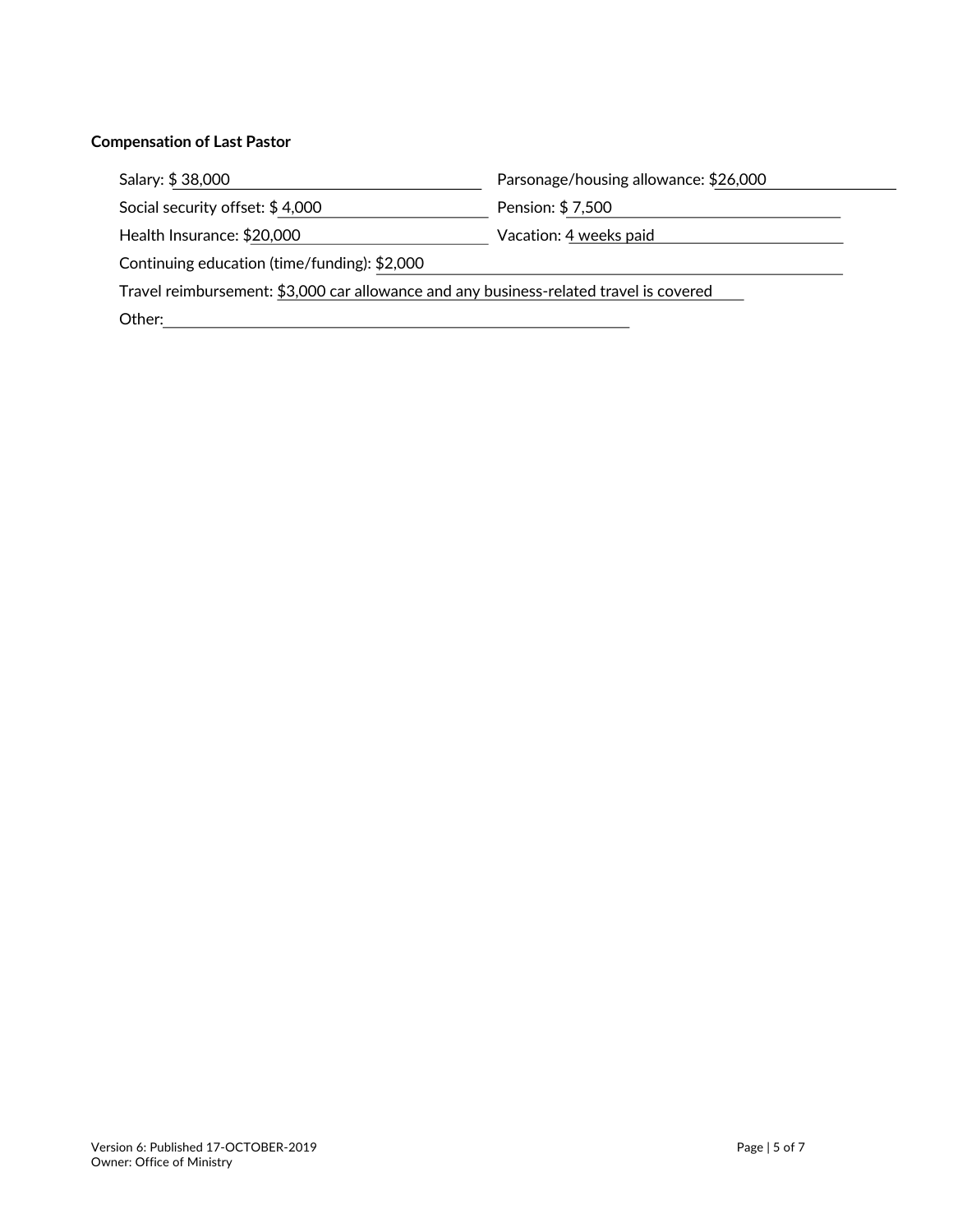**When the Congregational Vacancy List is updated, a short paragraph (3-4 sentences) is included announcing each congregation's ministry. If you wish, your call committee may compose that summary, realizing it may be edited/formatted as needed.**

Good Shepherd Lutheran is a traditionally grounded congregation gathering in a building with almost 140 years of history. Located in a rural small city on Lake Michigan, it is a lovely community with many opportunities. There is a reason so many choose to retire here. In this post-Covid world, we believe we are poised to not only survive, but thrive in the next leg of our journey together as a community serving Jesus.

**Consider filming a video to be included with your Congregational Profile on the NALC website Vacancy List. We invite your call committee to make a 3-5 minute video introducing prospective pastoral candidates to your context and congregation. The video can be informal, explaining what your congregation is seeking in a pastor and showing images of the members of your congregation and your worship environment. Here are some sample videos: Example One, Example Two. These samples were not produced by the NALC. They are both simply examples of the type of content you could include in a video.**

#### **Video Submission Instructions:**

Upload your video to YouTube or Vimeo. (Here are instructions on how to upload to YouTube: wikihow.com/Upload-a-Video-to-YouTube.) Include a link to the video below. Make sure the link allows for public access to the video.

[video link]

Provide any other information about your congregation that may be helpful in the call process.

Good Shepherd Lutheran Church is very fiscally sound and stable. The congregation has a heart of genuine faith. The church as been through a period of conflict and death of a pastor and are now at a place of peace and moving forward. We are looking for a long-term relationship with a new pastor.

Completed by: Amy Wojciechowski **Date: July 31, 2021** 

# **SUBMISSION INSTRUCTIONS:**

**SAVE A COPY OF THIS PROFILE TO YOUR COMPUTER. Use "Save As" and specify document file name as:**

#### **Congregation name, City, Date**

**\*\*Email a copy of the completed profile to the Assistant to the Bishop for Ministry, dwendel@thenalc.org.**

Alternative submission method ONLY if you do not have email: Print and mail the complete profile to:

North American Lutheran Church Attn: Pr. David Wendel 2655 Innsbruck Drive, Suite A New Brighton, MN 55112-9304

In addition, mail or email a copy of the completed profile to your mission district dean (can be found at thenalc.org/mission-districts/.